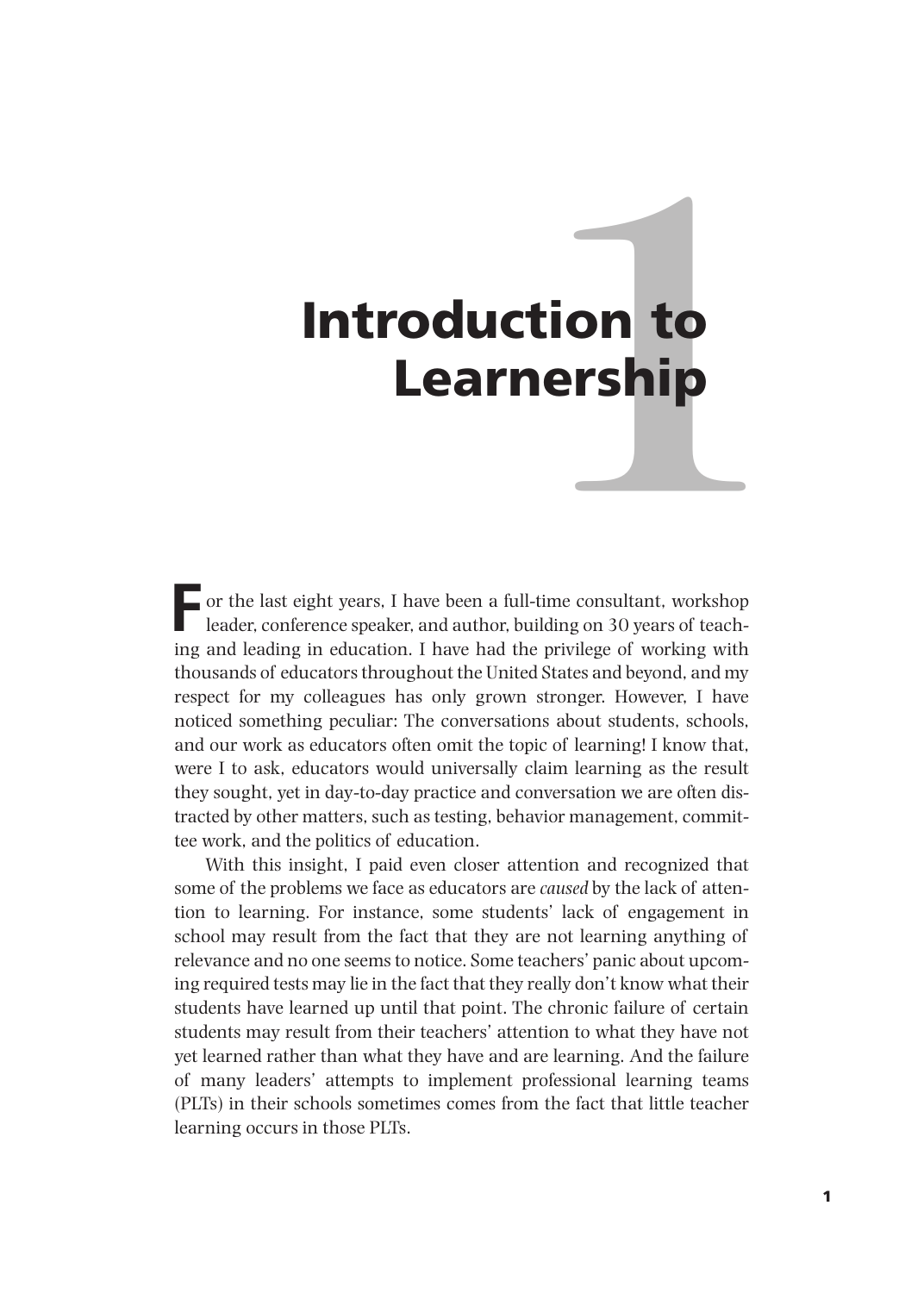# 2•Learnership

I am always cautious about any claim to have *the* answer for the woes that afflict the field of education, and I don't want to fall into that trap myself. More attention to learning won't solve *all* the problems facing *all* educators. However, it will help with many. Moreover, attention to learning will address a problem that may be the biggest obstacle to addressing the others: It will help teachers and principals focus on what matters once again.

Putting the focus on learning is different than putting a focus on instruction. Instruction is how teachers behave; learning is how students are changed. Instruction is about performance; learning is about shifts in students' makeup. Instruction emphasizes what we do; learning emphasizes what we know and who we are.

When the emphasis is on learning, the goal of principals is no longer to be instructional leaders but rather to be learning leaders. Principals who are instructional leaders look at what can be observed in teachers' behaviors; principals who are learning leaders focus on the changes in teachers and students as a result of what they have learned. As instructional leaders, principals are expected to apply one common understanding of "best practice" to situations across the school; as learning leaders, principals are open to myriad efforts that promote learning. When instruction is the focus, teachers sometimes "go through the motions" to please their principals; when learning is the focus, teachers routinely engage in efforts to support student learning and welcome the principal's participation.

When test scores are low and the emphasis is on instruction, teachers are told to change instructional practices; when test scores are low and the emphasis is on learning, teachers are told to ask questions and look more closely at other signs of student learning. When principals meet with teachers about low test scores in an instruction-focused environment, principals are expected to come up with better practices for teachers or to send those teachers to workshops where they will learn better practices; when principals and teachers in a learning-focused environment meet to discuss test scores, they inquire into the learning that is reflected by test scores and the learning that is not reflected by those scores.

Schools that focus on instruction as the key to success seek out the *program* that will solve all instructional problems; schools that focus on learning seek out *teachers* who are effective in influencing student learning. Schools focused on instruction look for practices to be implemented uniformly across classroom settings; schools focused on learning seek ever-expanding possibilities for how to influence learning more significantly. Schools that attend to instruction focus on test scores as significant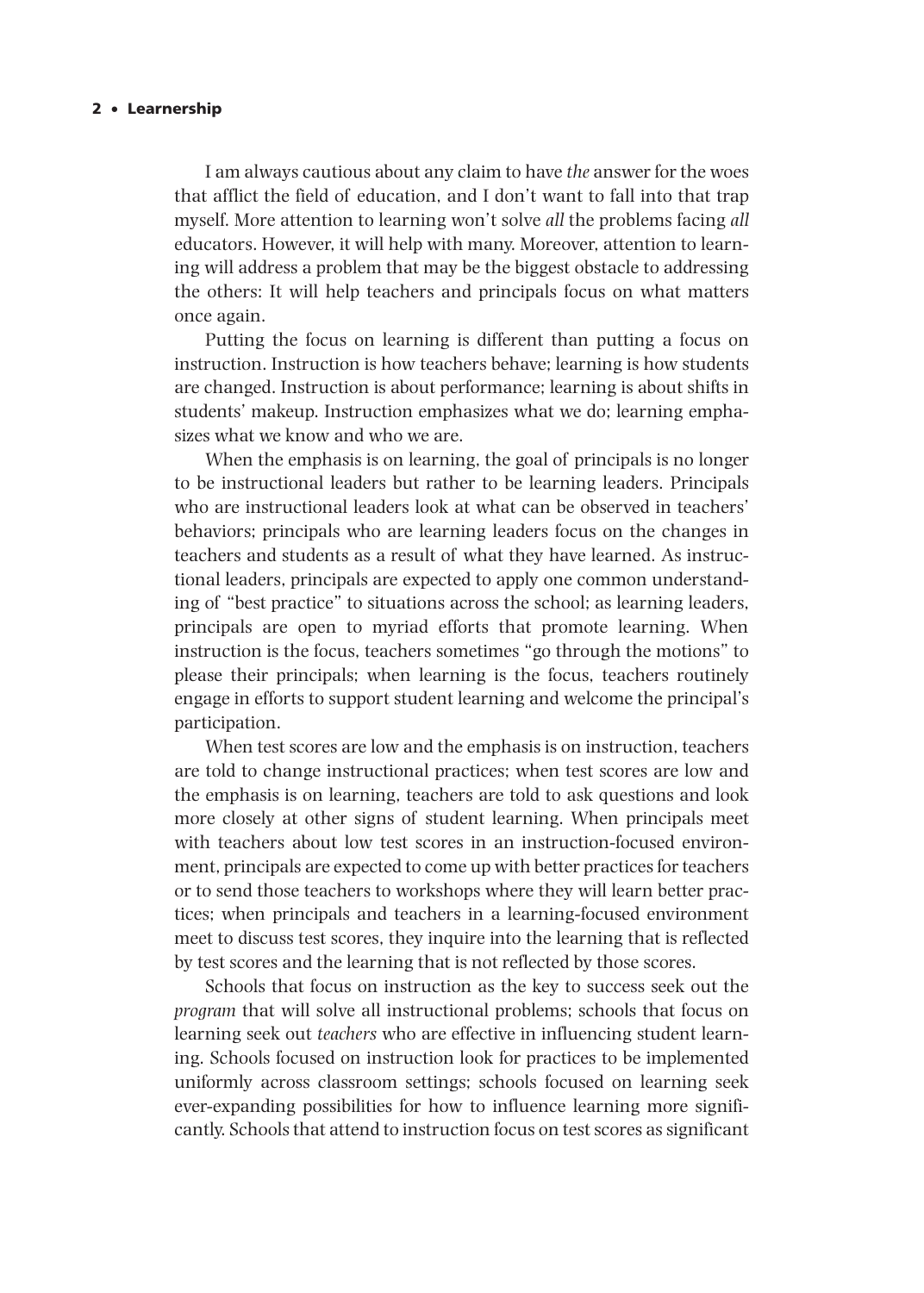# Introduction to Learnership•3

markers of instructional effectiveness; schools attending to learning focus on myriad signs that learning is taking place, with test scores considered as *one* of those signs.

When teachers, principals, and district administrators focus on learning as the center of their work, they exhibit *learnership.* Learnership is leadership that is learning focused. The term means that those involved are reflective about how they are learners themselves and that they attend to the learning of others as their primary duty. Here are two stories that will illustrate what learnership is and isn't.

# FELICIA ROBERTSON, WASHINGTON INTERMEDIATE SCHOOL

The teachers and principal of Washington Intermediate School focus on learnership. As a language arts teacher there, Felicia Robertson is constantly noting what her students have learned and are learning. Now, in November, she is aware that five of her fifth-grade students are struggling as writers. Felicia tunes in more closely to understand those students' learning even further, using several tactics. First, she takes an even closer look at these students' work and asks another language arts teacher to help her do so. Together, they examine writing samples of the students, using a district rubric as a tool for gauging whether the samples reflect increased writing proficiency. This process helps Felicia see that two of the five students are indeed learning more as writers, but the learning seems less significant than she would like it to be. Felicia perceives that the writing of the other three has shown little change over time.

Felicia decides to focus first on the three whose writing growth seems stalled. She asks her colleague to help her brainstorm hypotheses about what might be going on for those three and to think of ways to gather information to test those hypotheses (Stephens & Story, 1999). One of the students has an individual education plan (IEP) for a learning disability, leading to a hypothesis that her writing struggles are related. Two of the students are boys, causing Felicia to speculate that gender might be interfering with their writing success. For all three students, Felicia has several hypotheses, including, they just don't like to write, past negative writing experiences are interfering, the writing workshop format is difficult for these students, and these students do not benefit from minilessons she provides.

Felicia and her colleague develop ideas for how these hypotheses could be tested, such as interviews, analysis of writing samples from previous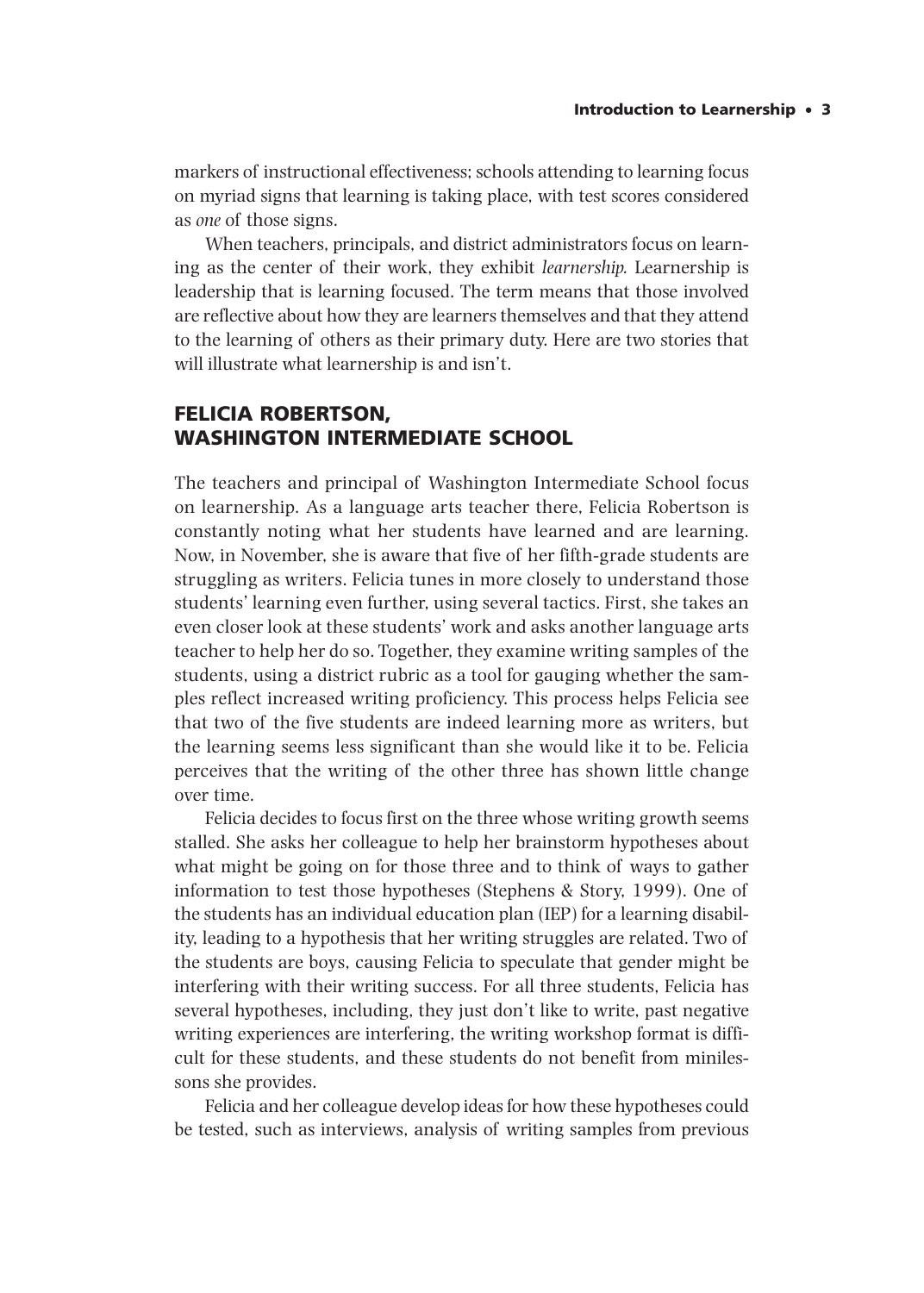years, review of the students' cumulative folders, conversation with the special education resource teacher, conversations with the students' parents, class observation during writing workshop, and focused conversations with these students immediately after minilessons.

Over the next two weeks, Felicia collects evidence and tests hypotheses. She takes her findings to a meeting of her PLT, and the members of that team help her make sense of what she has learned. At about the same time, she has her bimonthly meeting with Janelle Chesterfield, the building principal. Janelle regularly asks Felicia what she is learning about her students and how it is making a difference in relation to student learning, so this is a perfect opportunity for Felicia to think about these three students with Janelle as well. As a result of her conversations with the PLT and with Janelle, Felicia develops a plan of action, as outlined in Figure 1.1.

Felicia uses this chart to steer her efforts toward helping the three students in question. In fact, she even shares the chart with the students themselves and asks them to think about whether it will help them learn more successfully. In addition, Felicia and her PLT discuss her efforts at the next meeting; the team gives her encouragement and suggestions for tweaking one of her tactics. And when Felicia meets in January with Janelle for her next principal-teacher conversation, Felicia discusses the improved learning of these three students. Meanwhile, she adds to her focus the two students whose writing is moving along slowly. In these ways, she engages the process of continuous improvement in both her learning and her support of her students' learning.

| Task                                                                                          | <i>Desired Outcome</i>                                                   | Tools to Assess Learning                                                                                   |
|-----------------------------------------------------------------------------------------------|--------------------------------------------------------------------------|------------------------------------------------------------------------------------------------------------|
| Provide guided writing<br>group for all three<br>students                                     | Students will learn<br>concepts introduced in<br>minilessons             | Student writing<br>assignments will show<br>improvement in 50% of<br>guided writing topic<br>areas         |
| Develop a guys-only<br>writing club with Bob<br>Findley, parent and<br>writer for local paper | Students 2 and 3 will<br>join club and develop<br>enthusiasm for writing | Survey of students'<br>writing attitudes will<br>show ratings of four or<br>above on a five-point<br>scale |
| Offer these three<br>students a quieter space<br>for writing during<br>workshop time          | Students will focus more<br>on their writing                             | Writing rubric will score<br>students' work as three<br>or four in identified areas                        |

**Figure 1.1** Felicia's Plan for Improving the Writing Success of Three Students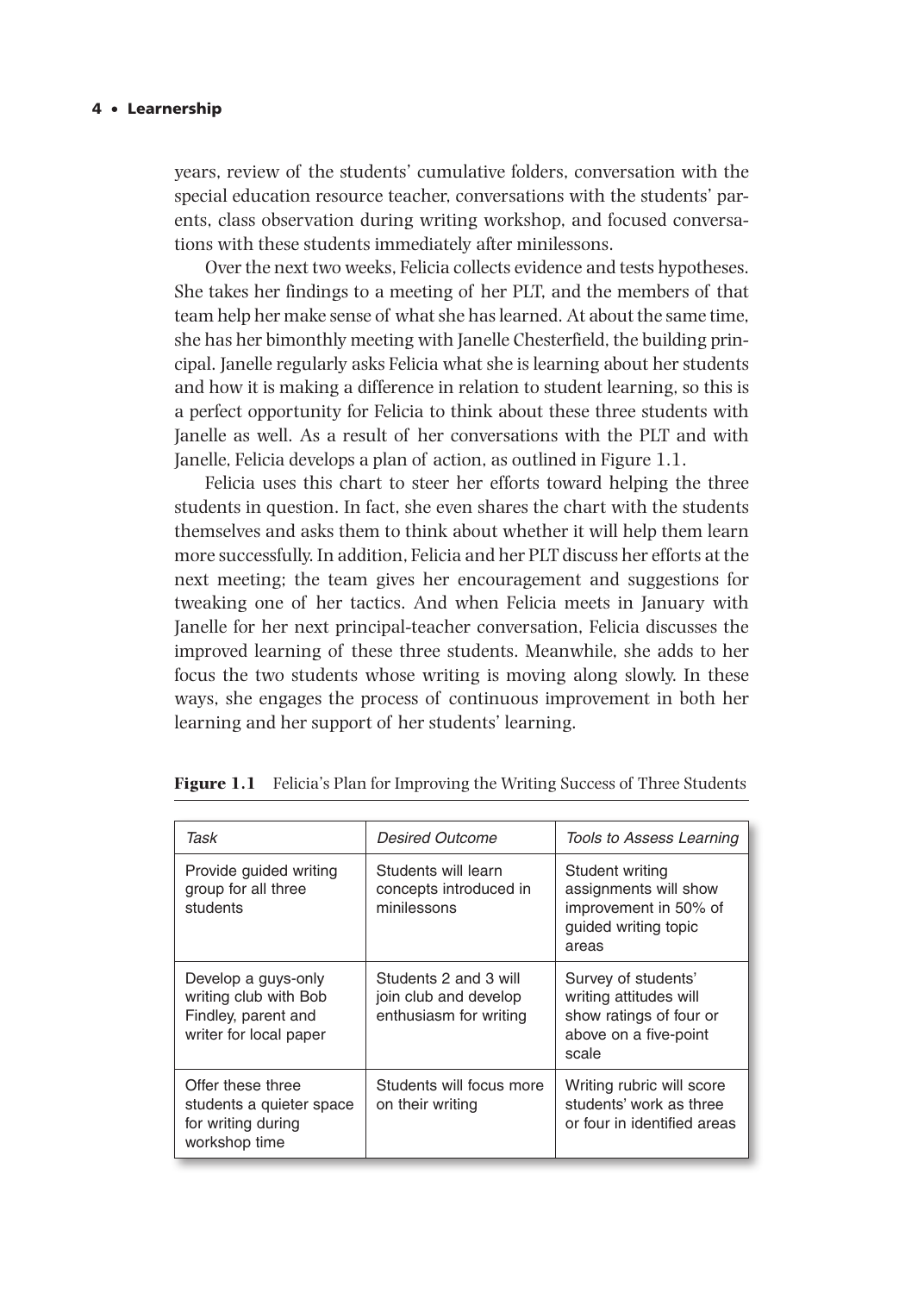# GORDON FIELDING, CENTERVILLE HIGH SCHOOL

Gordon Fielding is respected as a successful history teacher with 20 years' experience at Centerville High. For the last three years, the staff at Centerville has focused its attention on data-driven decision making and writing across the curriculum. Toward this end, each department meets monthly to review data about the students and every staff professional development day is devoted to strategies for writing in all classrooms. Gordon now has his students write something for every chapter in the textbook; sometimes they write summaries, sometimes an extended answer to one of the end-of-chapter questions, sometimes something creative such as a diary entry or letter by a historical figure. Gordon uses the writing samples as well as end-of-unit test scores as his data with which he makes decisions about his instruction. At the monthly department meetings, he and his colleagues share ideas about what they might do differently. For instance, Gordon's students scored low on the end-of-unit test on the Industrial Revolution, and he picked up an idea from a colleague that next year when he teaches this topic, he might show a particular video on the era, available in the school library.

Gordon receives positive reviews on the principal's evaluations. Gordon likes to provide a dynamic lecture on the day when the principal comes in; Gordon's lively discussion of the particular historic era, supplemented by his corny history teacher jokes, amuses the principal. In addition, Gordon always has the students engage in small-group discussion when the principal is there; he knows that student interaction is prized by the principal. The principal also lauds Gordon for having students write something for every chapter in the textbook, given that this effort shows compliance with the school goal.

Over the years, Gordon has noted that kids care less and less about U.S. history. Given that 50% of the students at Centerville High are college bound, Gordon can get enough of his students to aim for good grades, so his students do well enough overall. However, the kids rarely read the textbook on their own, so Gordon has to provide more and more clever ways to tell them what is in the book. In addition, the 50% of students who are not college bound seem less and less motivated to pay attention or to do the writing assignments. Gordon increasingly asks his colleagues for ideas about how to get the kids to write; lately he has had them write in pairs and has put increased emphasis on creativity rather than historic accuracy.

Gordon's energy as a teacher is waning. He feels like there are only so many tricks he can use to get his students to write, and he regrets that he does not have many students excited about history in the way he was as a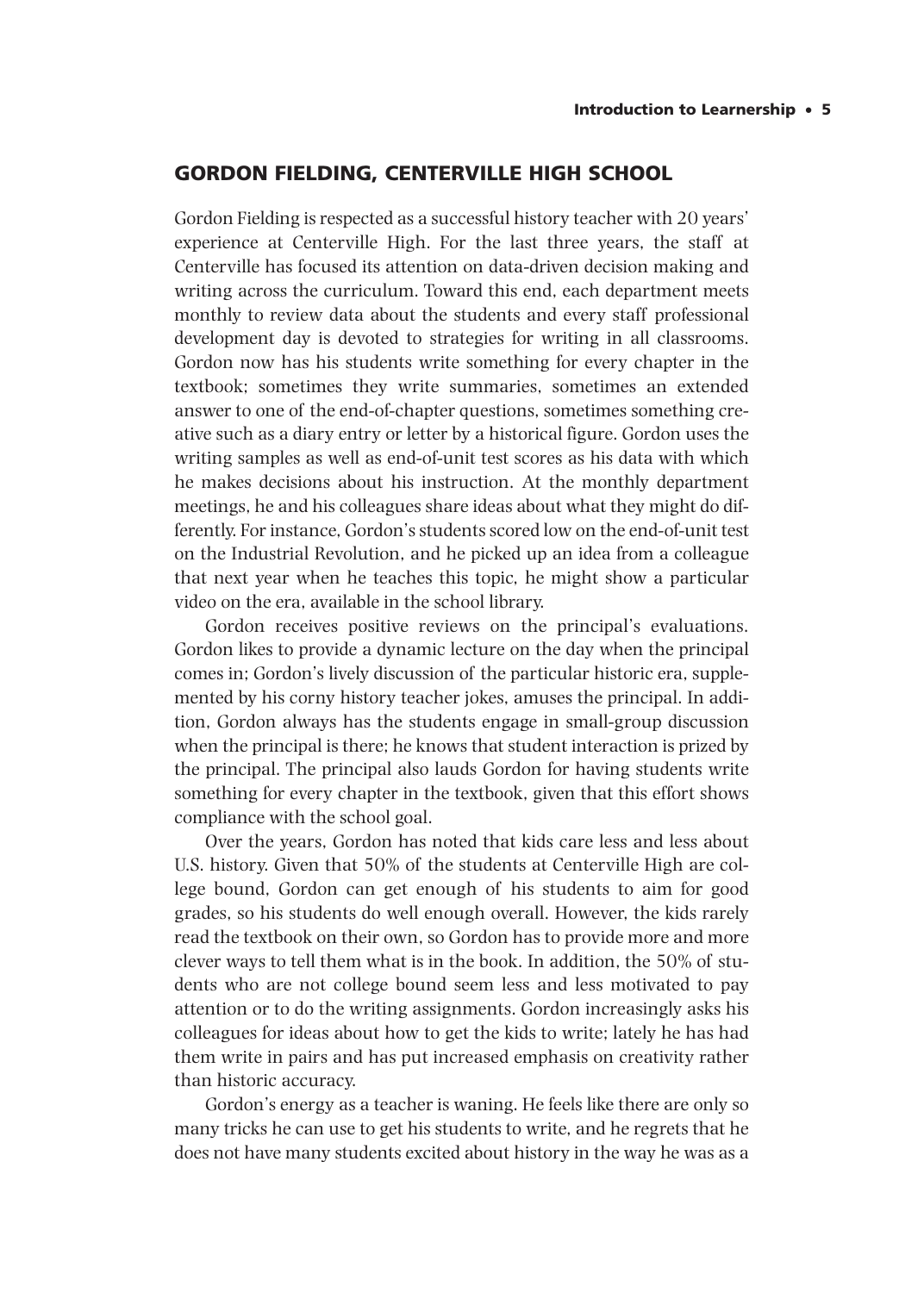### 6•Learnership

teenager. Gordon developed his interest in history when listening to his grandfather tell stories about World War II, and this interest was augmented by the fascinating artifacts in Centerville's local history museum, which used to be in the basement of the public library but was closed years ago because of lack of funding. Gordon tries to think of ways to excite his students, always looking for new stories or jokes to tell, but he just doesn't know what he is doing wrong. He can't seem to connect with students any more.

Gordon takes a risk and tells his principal about these frustrations, and the principal responds with reassurances. "Gordon, you are doing great. You give dynamic lessons, you have the kids interact with one another, and you provide writing in the content area. These are all best practices. You are being too hard on yourself. Keep up the good work!"

When Gordon has trouble sleeping, he sometimes thinks about his most struggling students. He sees their faces in the dark as he tosses and turns, each student looking confused or, well, checked out. Some of these kids are English language learners (ELL), from whom he hears hardly a peep; Gordon doesn't want to call on them and embarrass them if their English is not good. These kids don't do well on the writing assignments and their end-of-unit scores are so-so at best. Gordon has no idea what is going on in their minds. Most of the other strugglers are African American males, and Gordon feels even more perplexed, as a European-American, about how to reach these students. He tries to bring the African American experience into his history lessons, but when he does, he cannot read the expressions on the faces of his African American students; are they appreciative or is that resentment in their look? Several of these students are failing history and Gordon doesn't know what to do.

Lately, Gordon has been talking with his neighbor, an insurance agent. On some days, Gordon thinks that a change of career would be a good move.

# THE DIFFERENCE

A variety of factors cause teachers, students, and schools to differ. Certainly, personalities come into play, as do variations in school curricula, differences among students' backgrounds, the styles of principals, and many other characteristics that make one school or classroom distinct from another. In the previous two stories, the difference I'd like to focus on is learnership. Felicia Robertson and Janelle Chesterfield practice learnership, as evidenced by these aspects of their story: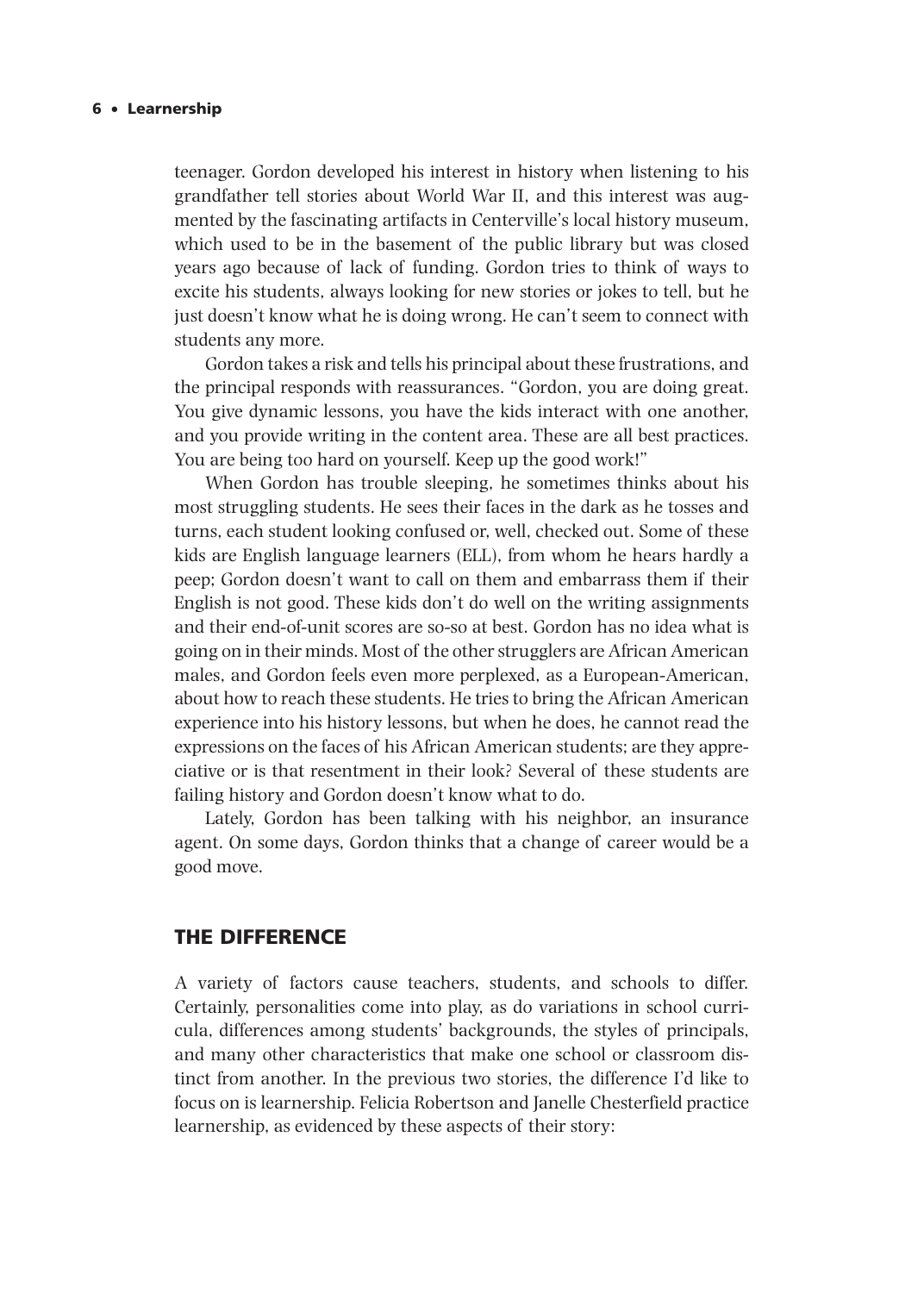- Felicia tunes in to each of her students and learns about each of them as individuals.
- Felicia understands her students' learning by looking closely at learning evidence.
- Felicia and her colleagues learn together in their PLT.
- Janelle focuses on Felicia's learning and the learning of Felicia's students in her meetings with Felicia.
- Felicia seeks evidence of learning by using a variety of tools. Felicia is specific about how learning will be manifested using each tool.
- Felicia includes the students in thinking about their learning and how it might be improved.

On the other hand, Gordon Fielding and his principal do not practice learnership. Their focus is on best practices and trends in the profession. If learnership were at the heart of Gordon's work, he would do the following:

- Tune in and learn in detail about his students, especially the ones about which he feels concern.
- Discuss student learning—not teaching practices—with his colleagues.
- Discuss with his principal what he (Gordon) is learning about his students and how that makes a difference for their learning, rather than getting shallow encouragements when he tries to tell the principal about his concerns.
- Consider how writing might enhance student learning, rather than how writing activities will produce the required quota of assignments.
- Collect a greater variety of evidence of student learning, rather than one writing assignment and one end-of-chapter test.
- Get feedback from department colleagues to help him enhance student learning *now,* rather than receiving a suggestion about next year.

Felicia and Gordon are both teachers who want to succeed in helping students learn, and their principals are doing their best to help them. However, the difference for Felicia is a focus on learning—hers and her students'—and the tools to make a difference. The learnership